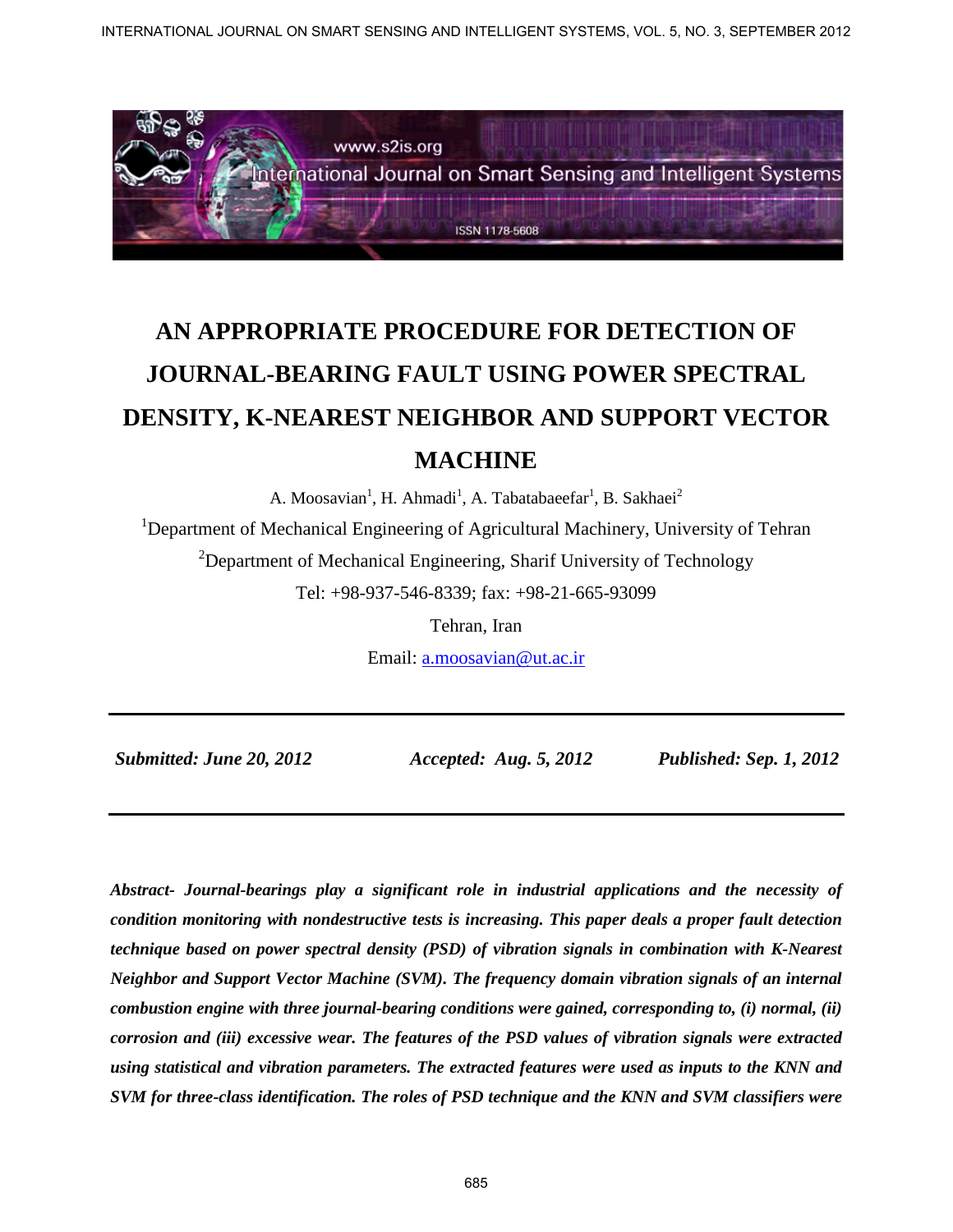*investigated. Results showed that the accuracy rate of fault diagnosis was 100%. Also, the results demonstrated that the combined PSD-SVM model had the potential for fault diagnosis of engine journal-bearing.* 

**Index terms***:* **condition monitoring, power spectral density, k-nearest neighbor, support vector machine, vibration signal, fault diagnosis**

## I. INTRODUCTION

Condition monitoring of machines is gaining importance in industry because of the need to increase reliability and to decrease possible loss of production due to machine breakdown [1]. Reliability has always been an important aspect in the assessment of industrial products [25]. With the increase in production capabilities of modern manufacturing systems, plants are expected to run continuously for extended hours. Therefore, the condition monitoring of machines, especially early fault diagnosis, is proved to be necessary and has been received wide attentions in this decade [26]. Most of machinery used in the modern world operates by means of rotary parts which can develop faults. The monitoring of the operative conditions of a rotary machine provides a great economic improvement by reducing maintenance costs, as well as improving the safety level. [2-6-19].

The technique of early fault diagnosis is used to prevent serious damages in a mechanical system. Rotating machinery such as internal combustion engines, gearboxes, electromotor, pumps, and air compressors can have their vibration and acoustic emission signals monitored for early fault diagnosis [3-4-5].

Vibration analysis has been used in rotating machines fault diagnosis for decades. By measuring and analyzing the vibration of a machine, it is possible to determine both the nature and severity of the defect, and hence predict the machine's useful life or failure point [7].

It has been known for many years that the mechanical integrity of a machine can be evaluated by detailed analysis of the vibratory motion [8]. Vibration signals carry information about exciting forces and the structural path through which they propagate to vibration transducers. A machine generates specific vibrations when in a healthy state and the degradation of a component within it may result in a change in the character of the vibration signals.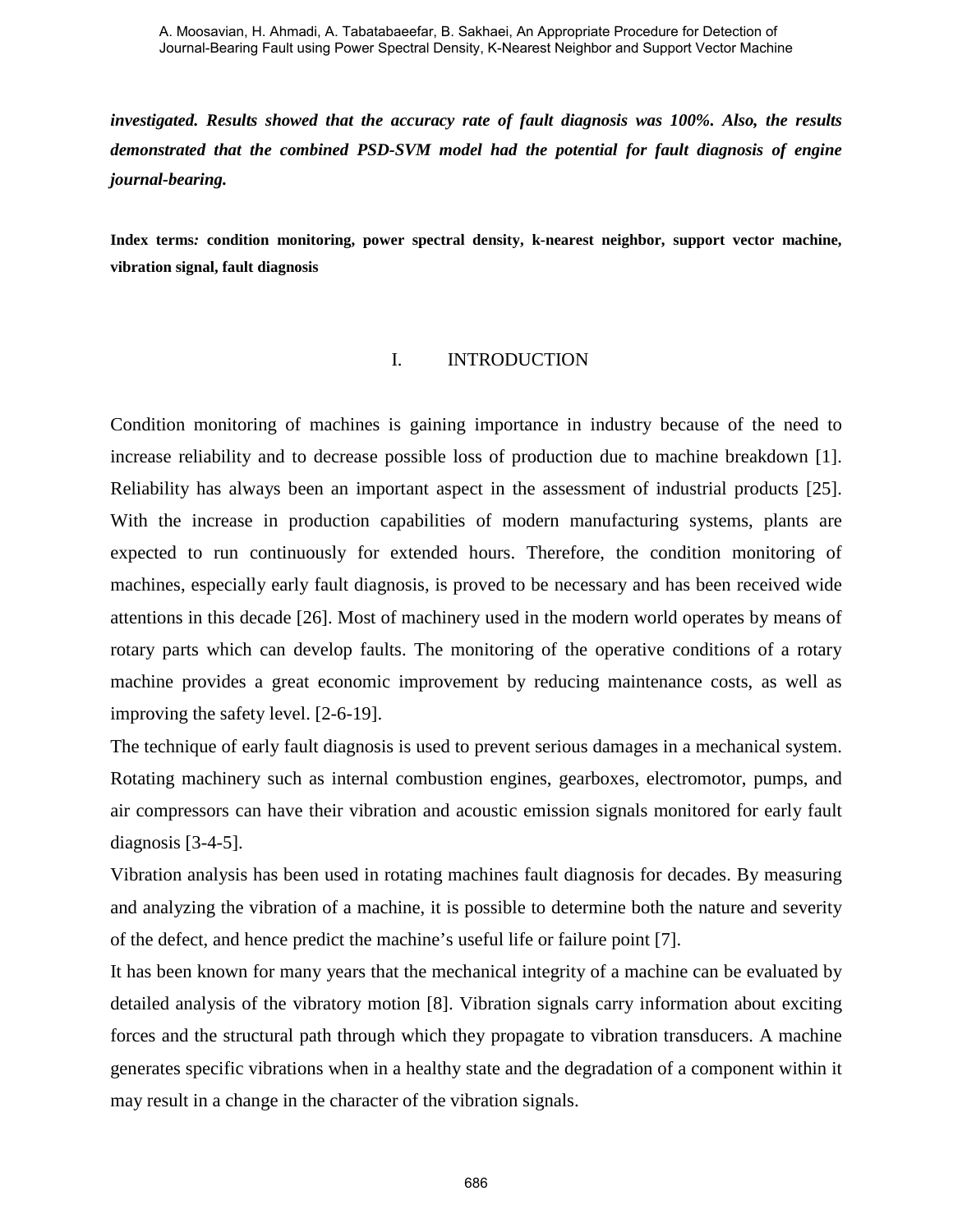In fact, each fault in a rotating machine produces vibrations with distinctive characteristics that can be measured and compared with reference ones in order to perform the fault detection and diagnosis. [9].

Journal-Bearings are multifunctional devices. In order to operate efficiently and provide long service life, journal-bearings often have to satisfy several requirements simultaneously. Journal bearings are used to carry radial loads, for example, to support a crankshaft. So, the detection and understanding of condition degradation in the journal-bearing is important for engine performance. Slavic et al. [22] have applied force measurements for identify journal-bearing faults. Saridakis et al. [23] have performed journal-bearing fault diagnosis based on Artificial Neural Network.

The analysis of vibration signals was often based on the Fast Fourier Transform (FFT). This approach suffers from some limitations. Among these limitations, the FFT is not efficient to describe the non-stationarities introduced by faults in the vibration signal. In order to overcome these performance limitations inherent to the FFT approach, many modern spectral estimation techniques have been proposed during the last two decades [10]. Power spectral density (PSD) is one of those methods that are reported by several research works [5] such as [11]. Mollazade et al. [5] have showed that PSD of frequency diagram is an effective method for fault diagnosis of external gear hydraulic pumps. In [20], PSD was applied for detection of faulty gearbox. Cusido et al. [21] have implemented combination of wavelet decomposition using PSD in induction machine diagnosis. INTERNATIONAL DOURSAL ON SONAT SENEMA AND INTELLIGENT SYSTEMS, VOL. 5, NO. 3, SEPTEMBER 2012<br>
In fact, each fould in a rutating manking valence ones in order to perform the final detection and<br>
diagonais, <sup>1931</sup>.<br>
Longthe

When full knowledge of the under lying probabilities of a class of samples is available Bayesian theory gives optimal new sample classification rates. In cases where this information is not present, many algorithms make use of the similarity among samples as a means of classification. The Nearest Neighbor decision rule has often been applied in these patters recognition problems. K-nearest neighbor (KNN) decision rule has been a ubiquitous classification method with good scalability.

SVM performs machine condition monitoring and diagnosis using its unique ability in classification process [17]. Several methods have been proposed for multi-class classification by combining several binary classifiers.

In the present work, a procedure is implemented to the detection of fault condition using vibration signals. Three conditions the journal-bearing is studied, namely, normal, corrosion and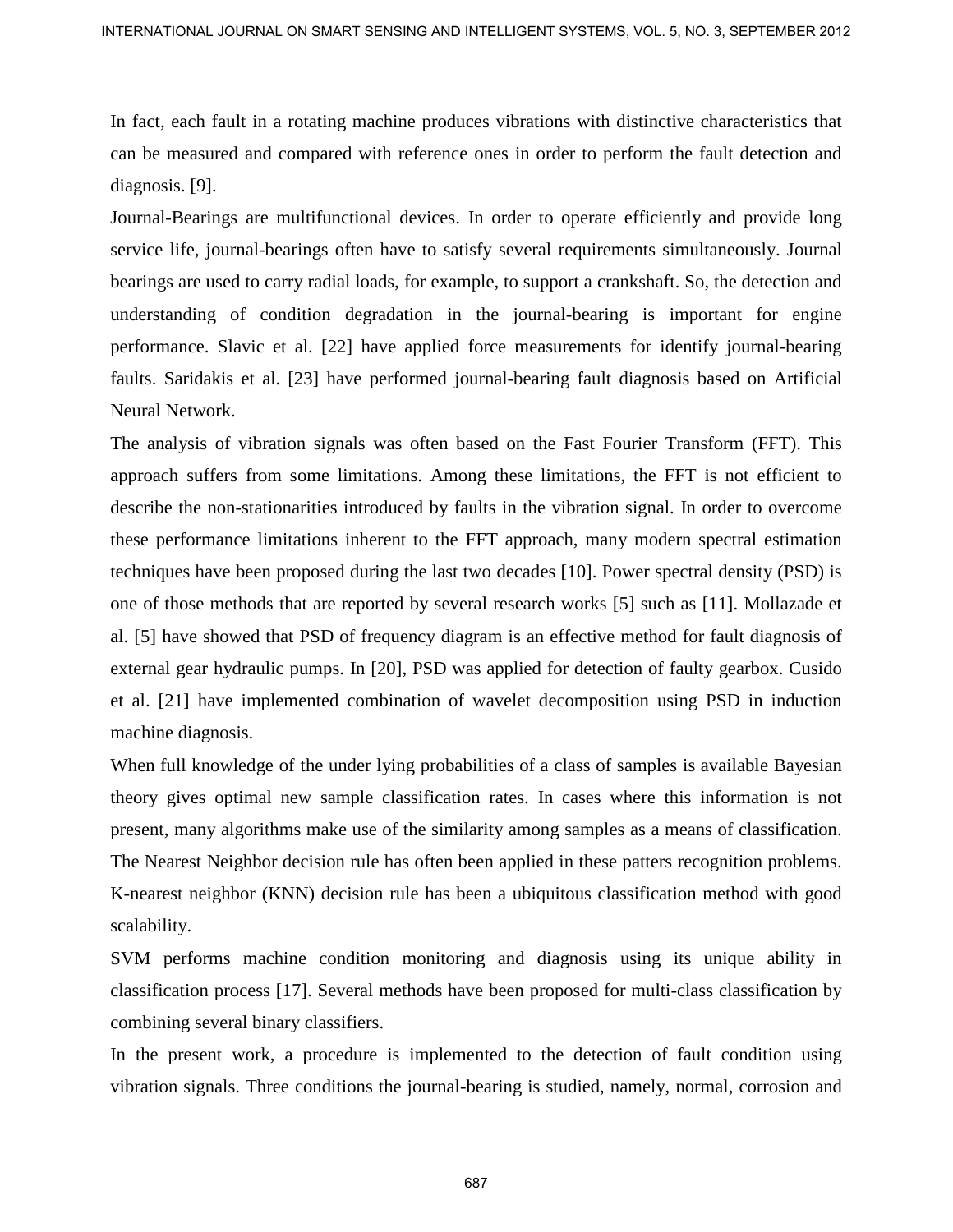excessive wear conditions. The role of the PSD and feature extraction technique, the KNN and SVM classifiers is surveyed. The procedure is illustrated using the vibration data of an IC engine. The KNN and multi-class SVM classify the three situations of journal-bearing.

## II. MATERIALS AND METHODS

# **Vibration Data**

The case study for this work was a 4 cylinder internal combustion engine with power of 125 hp. Vibration signals were collected for the normal, corrosion and excessive wear conditions. Faulty journal-bearings were selected from the IC engine that was worked for a long time periods and their faults led to reduce of their efficiencies. The working speed of shaft of the engine was set at approximately 1500 rpm.

The vibration signals in frequency-domain were measured for three situations of journal-bearing by an accelerometer. Then, Root mean square (RMS) of vibration acceleration (g) was calculated for these signals. The accelerometer (VMI-102 model) was mounted horizontally on the crankcase of engine ahead main journal-bearing exactly. The sensor was connected to the signalconditioning unit (X-Viber FFT analyzer). The software SpectraPro-4 that accompanies the signal-conditioning unit was used for recording the signals directly in the computer. The sampling rate was 8192 Hz and the number of data in each sample was 12800.

# **Power Spectral Density (PSD)**

Power spectral density (PSD) function indicates the vigor of the variations (energy) as a function of frequency. In other words, it shows at which frequencies variations are powerful and at which frequencies variations are weak. The PSD curve is the normal method used to describe random vibration specifications. Since the PSD curve is a plot of acceleration density, the overall rms acceleration can be found by summation of the density over frequency [12, 24].

The complex spectrum of a vibration  $x(t)$  in the time range  $(t_1, t_2)$  for any frequency f in the twosided frequency domain (-F, +F) can be expressed as [5]:

$$
X(f) = \int_{f_1}^{f_2} x(t)e^{-2\pi i f t} dt
$$
 (1)

Generally, if FFT of vibration signal be applied, PSD can be computed directly in the frequency domain by following formula: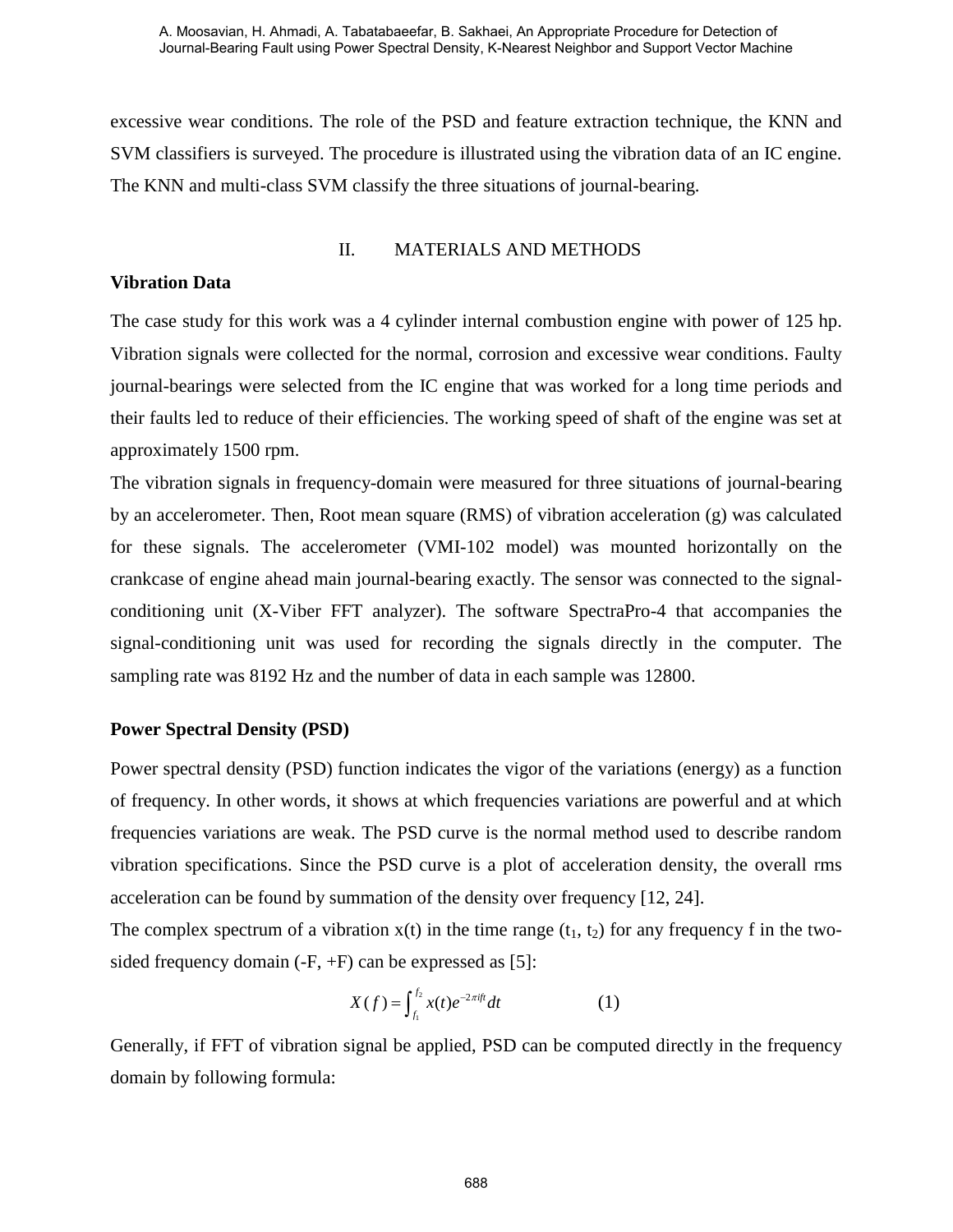$$
PSD = \frac{g_{rms}^2}{f}
$$
 (2)

where  $g_{\rm rms}$  is the Root Mean Square of acceleration in a certain frequency f [13].

## **Feature Extraction**

The measured PSD values of signal were calculated to obtain the most significant features by feature extraction. The accuracy of feature extraction is of great importance since it directly affects the final diagnosis results [5]. In this work, 30 features extracted from the PSD values of vibration signals using statistical and vibration parameters. Some of used parameters are: Maximum, Minimum, Average, Root Mean Square (RMS), Standard Deviation (Stdv), Variance (Var), 5th Momentum (5th M), sixth momentum (6thM), Crest Factor, Skewness, Kurtosis, etc.

#### **K-Nearest Neighbor**

Some training samples are used for train the KNN rule. K nearest neighbour rule holds position of training samples and their class. When decision about new incoming data is needed, distance between query data and training samples is being calculated. Based on the defined threshold for the rule (it is the K number), K samples with least distances is selected and the class with more samples inbound is the result. In the other word, for example if there is 2 or 3 features for a classification situation, position of training samples and input sample can be visualized on 2D and 3D Cartesian coordinates. Process to find result is like to draw a circle (Sphere) centred on input location and increase radius until k samples are embed inside the circle (sphere) and then a class with more samples inbound is the result. INTERNATIONAL DOURSAL ON SOART SENSING AND INTELLIGENT SYSTEMS, VOL. 5, NO. 3, SEPTEMBER 2012<br>
P550 –  $\frac{R_{\text{out}}}{f}$  (2)<br>
where  $g_{\text{min}}$  is the Boot Mean Square of acceleration in a certain frequency (1131.<br>
Feature Ext

Without prior knowledge, the KNN classifier usually applies Euclidean distances as the distance metric. However, this simple and easy-to-implement method can still yield competitive results even compared to the most sophisticated machine learning methods [16]. The Euclidean distance between point p and q is the length of the line between them. In Cartesian coordinates, if  $p_i$  and  $q_i$  are two points in Euclidean  $n$ -space, then the distance from p to q is given by:

$$
d_E = \sqrt{\sum_{i=1}^{n} (p_i - q_i)^2}
$$
 (3)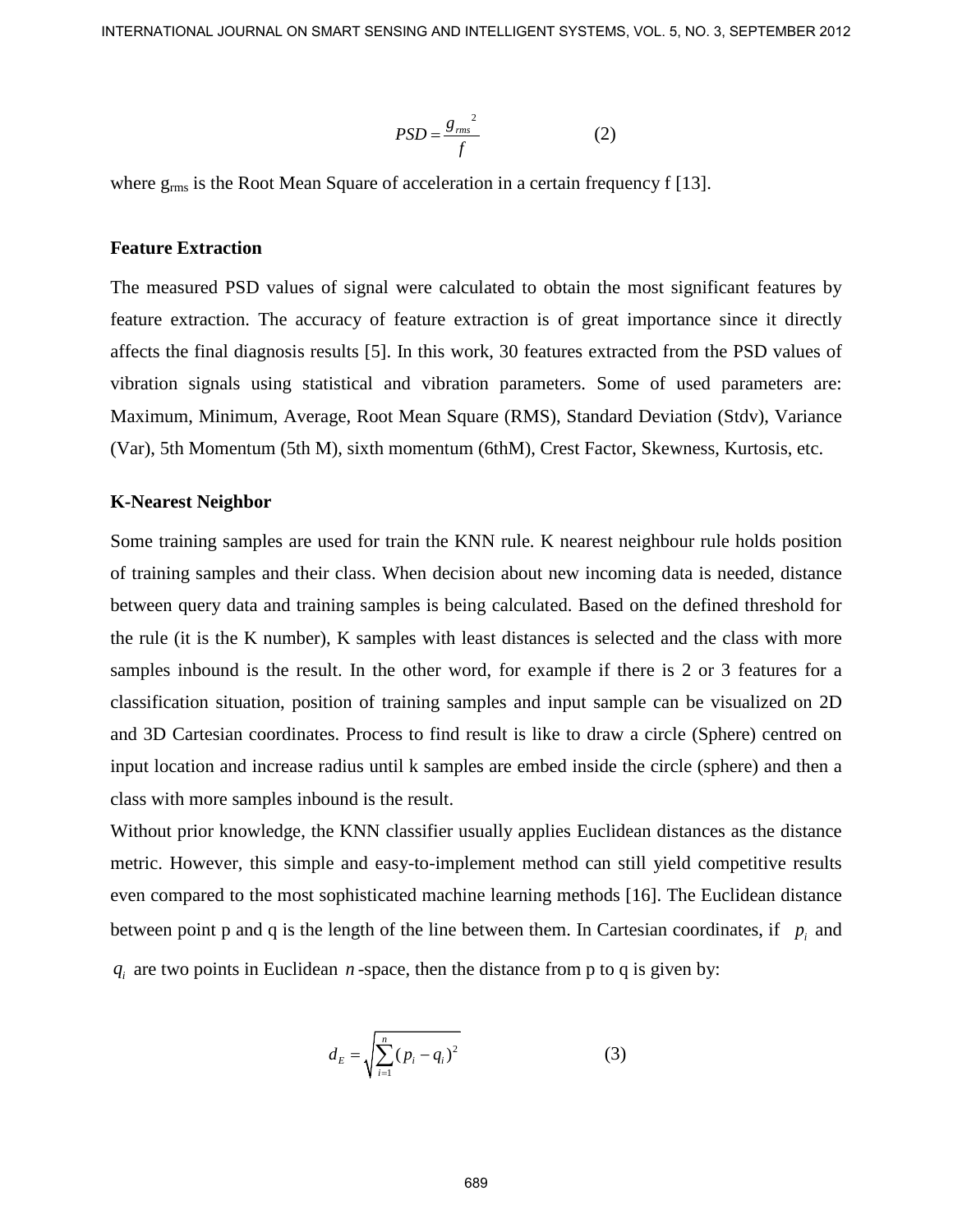## **Support Vector Machine**

The Support Vector Machines (SVM) have been developed by Vapnik and are gaining popularity due to many appealing features, and promising empirical performance. SVM, based on statistical learning theory, is a proper technique for solving a variety of learning and function assessment problems. Support vector machines (SVM) were originally designed for binary (2-class) classification [14]. In binary classification, the class labels can take only two values: 1 and -1. A simple introduction of SVM is presented here for completeness. "The SVM can be considered to construct a line or hyperplane between two sets of data for classification. In case of twodimensional situation, the action of the SVM can be explained simply without any loss of generality. The SVM tries to place a linear hyperplane between the two different classes." [18], with maximum margin (distance between closest vectors in each class and hyperplane). In other words, the SVM attempts to orient the hyperplane such that the distance between the hyperplane and the nearest data point in each class is maximal. Then the hyperplane is placed in the middle of this margin. The nearest vectors are used to define the margin and are known as support vectors. Once the support vectors are selected, the rest of the feature set can be removed, since the SVs contain all the essential information for the classifier.

### **SVM Theory**

Suppose label the training data  $\{x_i, y_i\}$ ,  $i = 1, ..., l$ ,  $y_i \in \{-1, 1\}$ ,  $x_i \in R^d$ . There are some hyperplane that separates the positive (class  $+1$ ) from the negative (class  $-1$ ) examples. The vector *x* which lie on the separating hyperplane satisfy  $w.x + b = 0$ , where *w* is normal to the hyperplane. In the separable case, all data satisfy the following constraints:

$$
w.x_i + b \ge +1, y_i = +1
$$
 (4)

$$
w.x_i + b \le -1, y_i = -1
$$
 (5)

These can be combined into the following inequalities:

$$
y_i(w.x_i + b) - 1 \ge 0 \quad \forall i \tag{6}
$$

 $d_{\perp}(d_{\perp})$  is the shortest distance from the separating hyperplane to the closest positive (negative) training data. The margin of a separating hyperplane is defined to be  $d_{+} + d_{-}$ . By constraints Eq.(4) and Eq.(5),  $d_+ = d_- = 1/||w||^2$  and the margin is simply  $2/||w||^2$ . Thus we can find the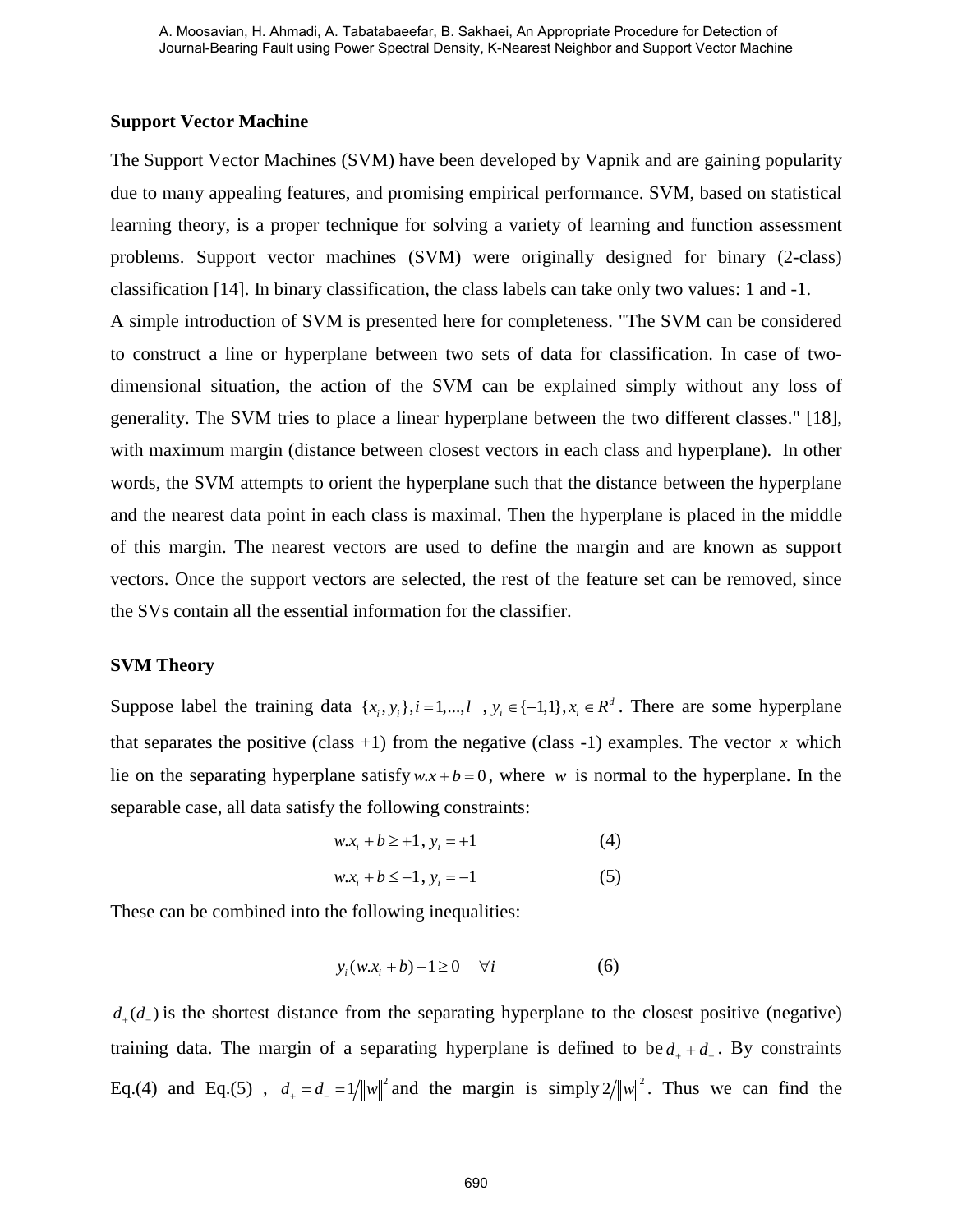separating hyperplane which gives the maximum margin by minimizing  $||w||^2$ , subject to constraints Eq.(6). Using the Lagrange multiplier technique, a positive Lagrange multipliers  $\alpha_i$ , *i* = 1,..., *l*, one for each of the inequality constraints Eq.(7) is determined. This gives Lagrangian: INTERNATIONAL DOURNAL ON SIGNAT SENSING AND INTELLIGENT SYSTEMS, VOL. 5, NO. 3, SEPTEMBER 2012<br>
separating hyperplane which gives the maximum rangin by minimizing  $|w|^2$ , subject to<br>
constraints Eq.(5). Using the Lagrange

$$
\min \ell_p = \frac{1}{2} ||w||^2 - \sum_{i=1}^{l} \alpha_i y_i (x_i \cdot w + b) + \sum_{i=1}^{l} \alpha_i , \quad \alpha_i \ge 0
$$
 (7)

In order to deal properly with nonlinear SVM,  $\ell_p$  is transformed into dual problem:

$$
\max \ell_p = \sum_i \alpha_i - \frac{1}{2} \sum_{i,j} \alpha_i \alpha_j y_i y_j (x_i . x_j), \ \alpha_i \ge 0, \ \sum_{i=1}^l \alpha_i y_i \ge 0 \tag{8}
$$

In the case where the data cannot be separated by hyperplane without errors, Vapnik propose that introducing positive slack variables  $\xi_i$ ,  $i = 1, \dots, l$ , the constraints become:

 $w.x_i + b \geq +1 - \xi_i$  for  $y_i = +1$  (9)

$$
w.x_i + b \le -1 + \xi_i \text{ for } y_i = -1 \tag{10}
$$

$$
\xi_i \ge 0 \tag{11}
$$

The goal is to build hyperplane that makes the smallest number of errors. Hence the objection function becomes:

$$
\text{minimize: } \frac{\|w\|^2}{2} + C(\sum_{i} \xi_i) \tag{12}
$$

where *C* is penalty parameter, a larger *C* corresponding to assigning a higher penalty to errors. The *C* must be chosen by the user. The optimization problem becomes:

$$
\max \ell_D = \sum_i \alpha_i - \frac{1}{2} \sum_{i,j} \alpha_i \alpha_j y_i y_j (x_i . x_j), \ 0 \le \alpha_i \le C, \ \sum_i \alpha_i y_i \ge 0 \tag{13}
$$

Suppose that the data is mapped to a higher dimension space (feature space), using a mapping which is called  $\phi$ 

$$
\phi: R^d \to F \tag{14}
$$

Then the training algorithm would only depend on the data through dot products in  $F$ , i.e. on functions of the from  $\phi(x_i)$ . Kernel function is the significant concept of SVM, The definition of kernel is:

$$
k(x_i \cdot x_j) = \phi(x_i) \cdot \phi(x_j) \tag{15}
$$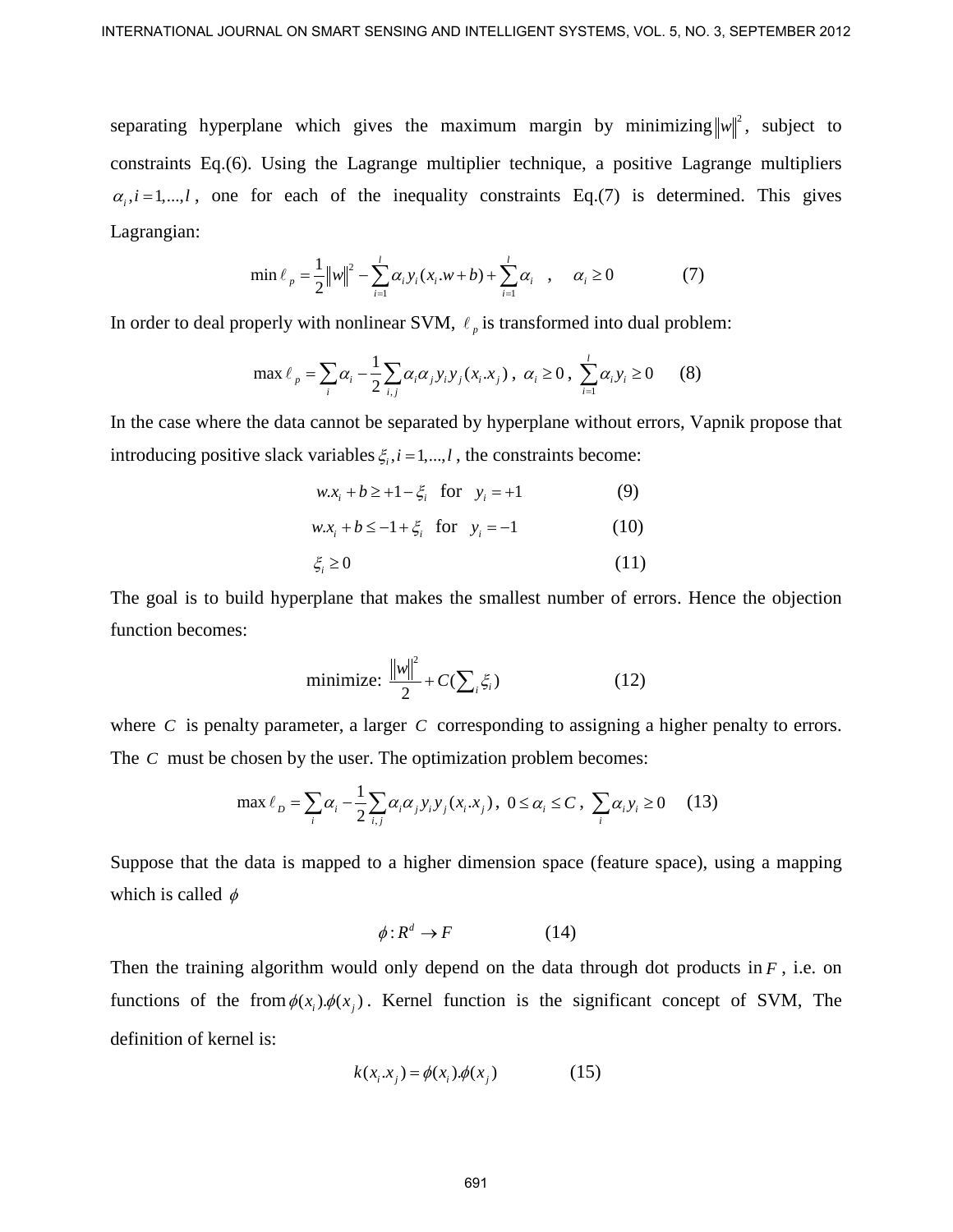In below, the formulation of three kernels is given:

**Linear:** 
$$
k(x_i.x_j) = x_i.x_j
$$
 (16)

Polynomial: 
$$
k(x_i.x_j) = (\gamma x_i.x_j + 1)^d
$$
,  $\gamma > 0$  (17)

Gaussian RBF: 
$$
k(x_i.x_j) = \exp\left(\frac{-\left\|x_i - x_j\right\|^2}{2\sigma^2}\right)
$$
 (18)

So the optimization problem of nonlinear SVM is:

$$
\max \ell_{D} = \sum_{i} \alpha_{i} - \frac{1}{2} \sum_{i,j} \alpha_{i} \alpha_{j} y_{i} y_{j} k(x_{i}.x_{j}), 0 \le \alpha_{i} \le C , \sum_{i} \alpha_{i} y_{i} \ge 0
$$
 (19)

After solving this optimization problem, those points which  $\alpha_i > 0$  are called 'support vectors'. Then they determine  $w$  by Eq.(20). And  $b$  can be found by KKT 'complementarily' condition Eq.(21), where  $s_i$  are support vectors and  $N_s$  is the number of support vectors.

$$
w = \sum_{j}^{N_s} \alpha_j y_j \phi(s_j)
$$
 (20)

$$
\alpha_i(y_j(w.\phi(s_j)+b)-1)=0
$$
 (21)

Finally, the class of *x* is:

$$
sign(w.x+b) = sign\left(\sum_{j}^{N_x} \alpha_j y_j k(s_j, x) + b\right)
$$
 (22)

### **Multi-class Support Vector Machine**

In the real world, we deal more than two classes for examples: in condition monitoring of rotating machineries there are several classes such as journal-bearing faults, mechanical unbalance, misalignment [17], different load conditions, gear faults etc. There are different methods for multi-class SVM such as one-against-all (OAA), one-against-one (OAO), etc.

Among various multi-class SVM, the OAA method is earliest implementation for SVM multiclass classification. It builds *k* SVM models where *k* is the number of classes. The *i* th SVM is trained with all of examples in the *i* th class with positive labels, and all the other examples with negative labels [17]. Thus given *l* training set  $(x_1, y_1),..., (x_i, y_i)$ , where  $x_i \in \mathbb{R}^n, i = 1,...,l$  and  ${y_i \in \{1,...,k\}}$  is the class of  ${x_i}$ , the *i* th SVM solve the following problem: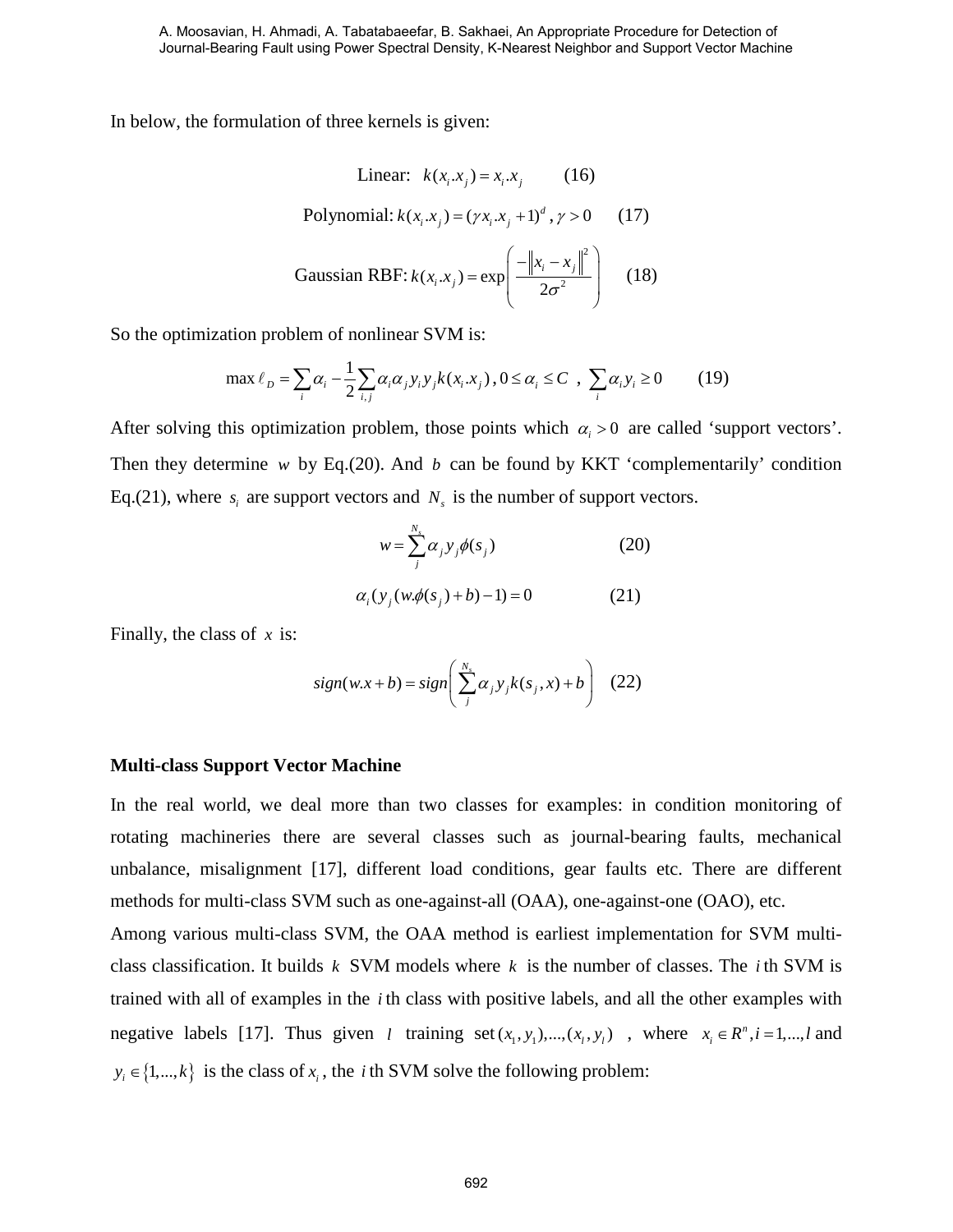minimize: 
$$
\frac{1}{2} ||w^{i}||^{2} + C \sum_{i=1}^{1} \xi_{j}^{i} (w^{i})^{T}
$$
 (23)

subject to: 
$$
(w^i)^T \phi(x_j) + b^i \ge 1 - \xi_j^i
$$
 if  $y = i$  (24)

$$
(w^{i})^{T} \phi(x_{j}) + b^{i} \le -1 + \xi_{j}^{i} \quad \text{if} \quad y \ne i \tag{25}
$$

$$
\xi_j^i \ge 0
$$
,  $j = 1,...,l$  (26)

where the training data  $x_i$  is mapped to a higher-dimensional space by function  $\phi$  and  $C$ , is the penalty parameter and  $\xi$ , is the slack variable.

Minimizing Equation (23) means to maximize  $2/\Vert w_i \Vert$ . When data is not separable, there is a penalty term  $C\sum_{i=1}^{l} \xi_{i,i}$ , which can reduce the number of training errors.

Finally, *x* is in the class which has the largest value of the decision function  $w^T \phi(x) + b$  [15].

We have implemented these methods by using SVM Toolbox. The software is available at http://asi.insa-rouen.fr/~gloosli/simpleSVM.html

#### III. RESULTS AND DISCUSSION

The aim of this paper is the main journal-bearing fault detection using signal processing and classification techniques. The paper consists of three stages: signal processing, feature recognition and extraction, and decision-making. Always, the signal analysis must be done first, and then the information gathered in that process will be used towards decision making. In order to make an appropriate decision regarding fault diagnosis, it is essential to have a priori knowledge of the journal-bearing type of engine, operating conditions such as crankshaft rotating speed, defect types and the severity of each defect type. INTERNATIONAL JOURNAL ON SIGNAT SENSING AND INTELLIGENT SYSTEMS, VOL. 5, NO. 3, SEPTEMBER 2012<br>
Intrinuiting  $\left[\frac{1}{2} |w|^2\right]^{2}$  :  $O\left(\frac{1}{2}\right)^{2}$  if  $y = i$  (23)<br>  $\left(\frac{1}{2}\right)^{2}$  is a biget tree ( $w^2/8(x)$ ,  $b \ge 1$  if

Figure 1 shows the samples of the PSD diagram of vibration signals acquired for different conditions of the journal-bearing. By attention to this Figure, it can be seen that the maximum value of the PSD is lower in healthy situation. Also, the PSD values of vibration signal for excessive wear condition are more than other conditions.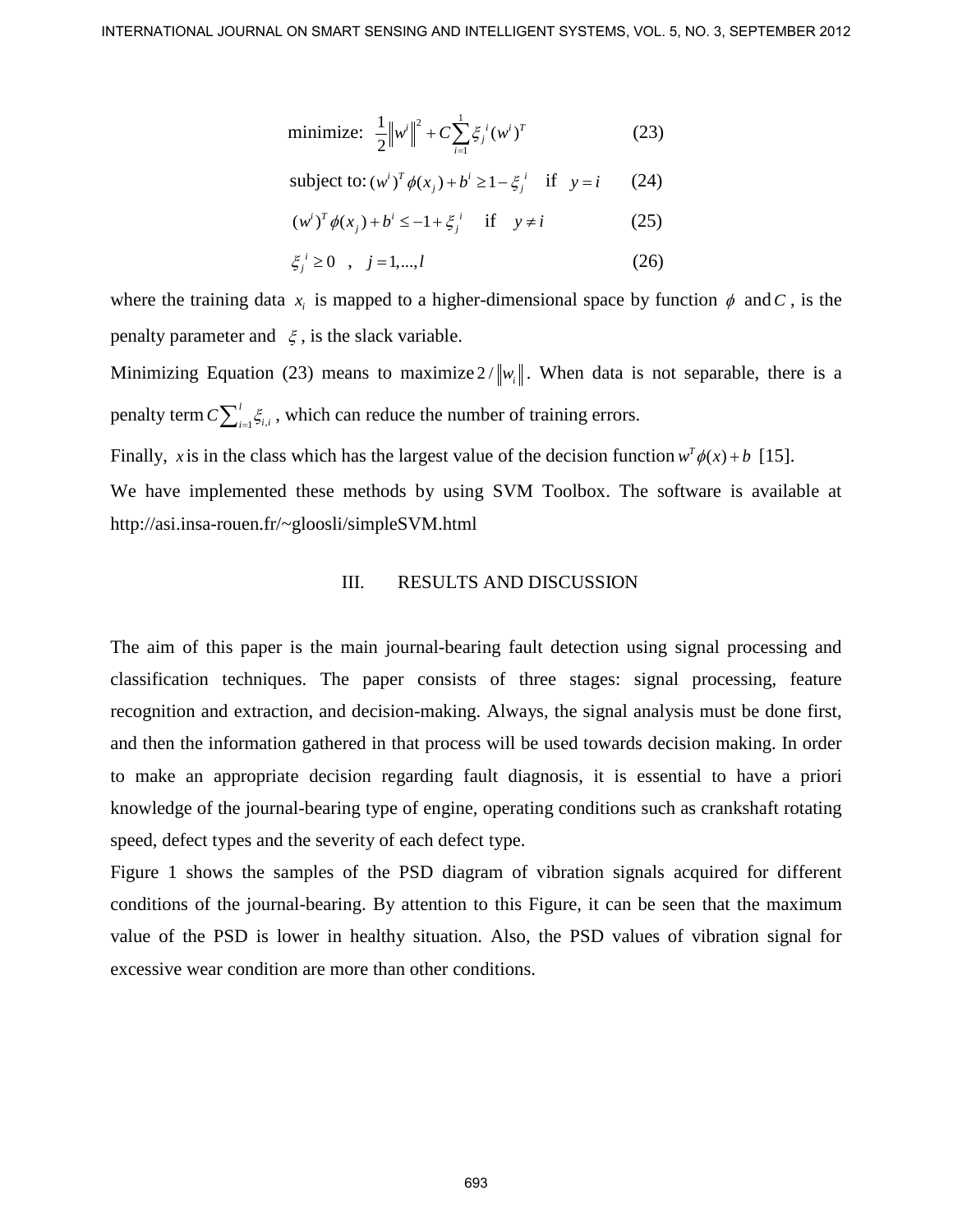

Figure 1. PSD- Frequency diagrams of journal-bearing in three conditions: (i) normal (ii) corrosion (iii) excessive wear

Feature extraction directly affects final diagnosis results. 30 features extracted were used as inputs to the classifiers. Constructed data set for each class divided into two parts, training and testing data. In the present work, the training process is using 60 data to train the KNN and SVM parameter, and the classification process is used to classify with 60 data for each journal-bearing condition in the constant rotating station [27, 28]. The detailed description of the data set is shown in Table 1.

| Journal-Bearing<br>condition | Number of<br>training samples | Number of<br>testing samples | Label of<br>classification |
|------------------------------|-------------------------------|------------------------------|----------------------------|
| Normal                       | 30                            |                              |                            |
| Corrosion                    | 30                            |                              |                            |
| Excessive wear               | 30                            |                              |                            |

Table 1. Description of journal-bearing data set

In this work, we studied the accuracy rate of the KNN and SVM. The classifiers were trained by training data set, and then their performance was exactly estimated by testing data set [30]. Also, their accuracy rate was compared. It must be stressed that the most significant criterion for evaluating the performance of these classifiers is their classification success rate.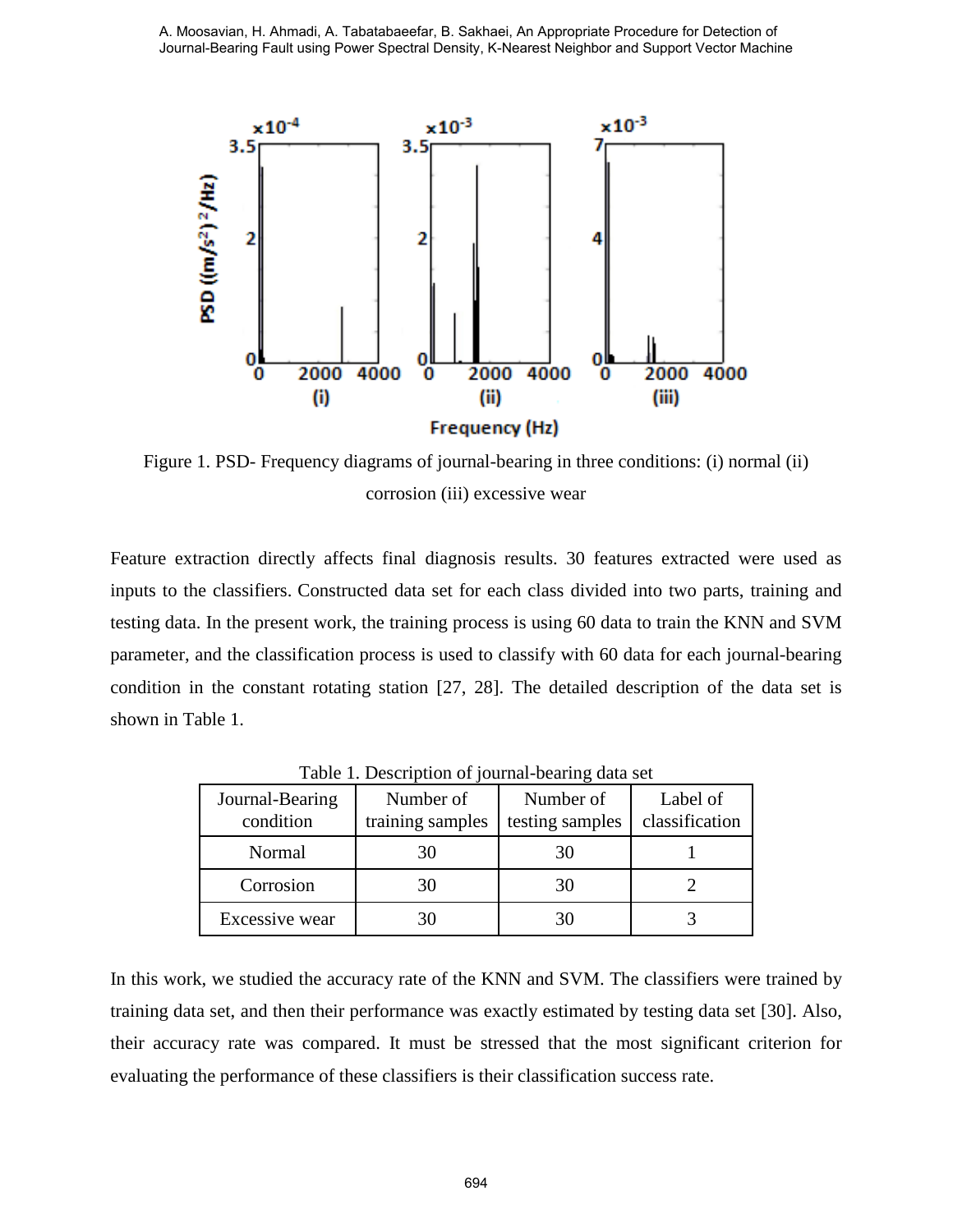### **Performance Comparison of the KNN and SVM**

The KNN is a classifier that its accuracy is always 100% on training data set, because the KNN holds the position of training data set and their class during the classification process. The test success of the KNN just depends on the K value. The variable K value was used between 1 and 10 for the KNN.

The performance of the SVM depends on the choice of the kernel function to map a data from original space to a higher dimensional feature space. There are no certain rules governing its choice. The RBF kernel is the one of the best kernel for constructing SVM and provides excellent results for fault diagnosis applications [1, 29]. We considered the penalty parameter  $C$  of  $10^3$ , condition parameter for QP method (lambda= $10^{-7}$ ), RBF kernel and OAA multi-class method for the SVM. The values of the RBF kernel width  $(\sigma)$  was selected in the range of 0.1 to 1. INTERNATIONAL DOUBMAL ON SOMEN SCHOOL AND INTELLIGENT SYSTEMS, VOL. 5, NO. 3, SEPTEMBER 2012 **Proference Comparison of the KNN** and SYM The KNN is a classifier that its accuracy is always 100% on training dant set. he cau

Sensitivity, specificity and total classification accuracy are three criteria to determine the test performance of classifiers. These criteria are defined as:

Sensitivity: number of true positive decisions/number of actually positive cases.

Specificity: number of true negative decisions/number of actually negative cases.

Total classification accuracy: number of correct decisions/ total number of cases.

Among these criteria, total classification accuracy is commonly applied in fault diagnosis applications [30, 31]. Table 2 shows the total classification results for different journal-bearing conditions.

| N <sub>o</sub> | <b>KNN</b>       | <b>SVM</b>            |
|----------------|------------------|-----------------------|
|                | $(K)$ , accuracy | $(\sigma)$ , accuracy |
| 1              | (1), 85.7%       | $(0.1)$ , 100%        |
| $\overline{2}$ | $(2), 82.51\%$   | $(0.2)$ , 98.64%      |
| 3              | $(3), 79.03\%$   | $(0.3)$ , 95.33%      |
| 4              | $(4)$ , 76.56%   | $(0.4)$ , 91.78%      |
| 5              | $(5), 76.06\%$   | $(0.5)$ , 89.51%      |
| 6              | $(6), 74.08\%$   | $(0.6)$ , 86.22%      |
| 7              | $(7), 70.64\%$   | $(0.7)$ , 85.33%      |
| 8              | (8), 53.74%      | $(0.8)$ , 85.01%      |
| 9              | $(9)$ , 49.26%   | $(0.9)$ , 84.66%      |
| 10             | $(10), 33.33\%$  | $(1), 83.33\%$        |

Table 2. Performance of the KNN and SVM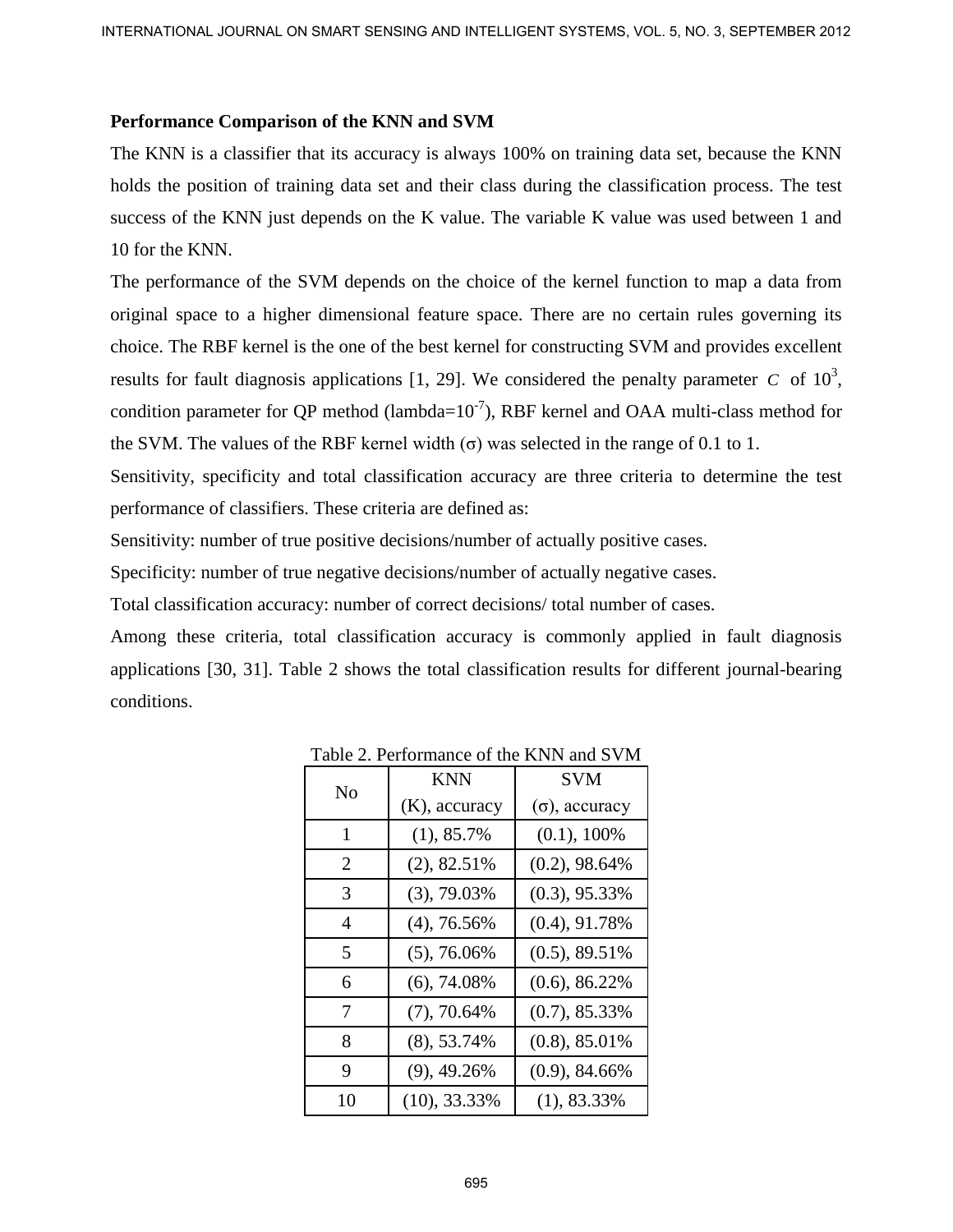The performance of the KNN was in the range of 33.33% to 85.7%. The accuracy rate of OAA method was 100% on both training and testing data set. This accuracy was occurred in the RBF kernel width of 0.1 ( $\sigma$ =0.1). Figure 2 and 3 shows the performance variations of the KNN and SVM, respectively.



Figure 2. Accuracy rate of the KNN under different K values



Figure 3. Accuracy rate of the SVM under different values of RBF kernel width

By attention to this result, it can be found that the PSD is the one of powerful signal processing technique. The performance of the SVM was substantially better than the KNN, but the computation time of the KNN was relatively lower than the SVM. Finally, it be seen that the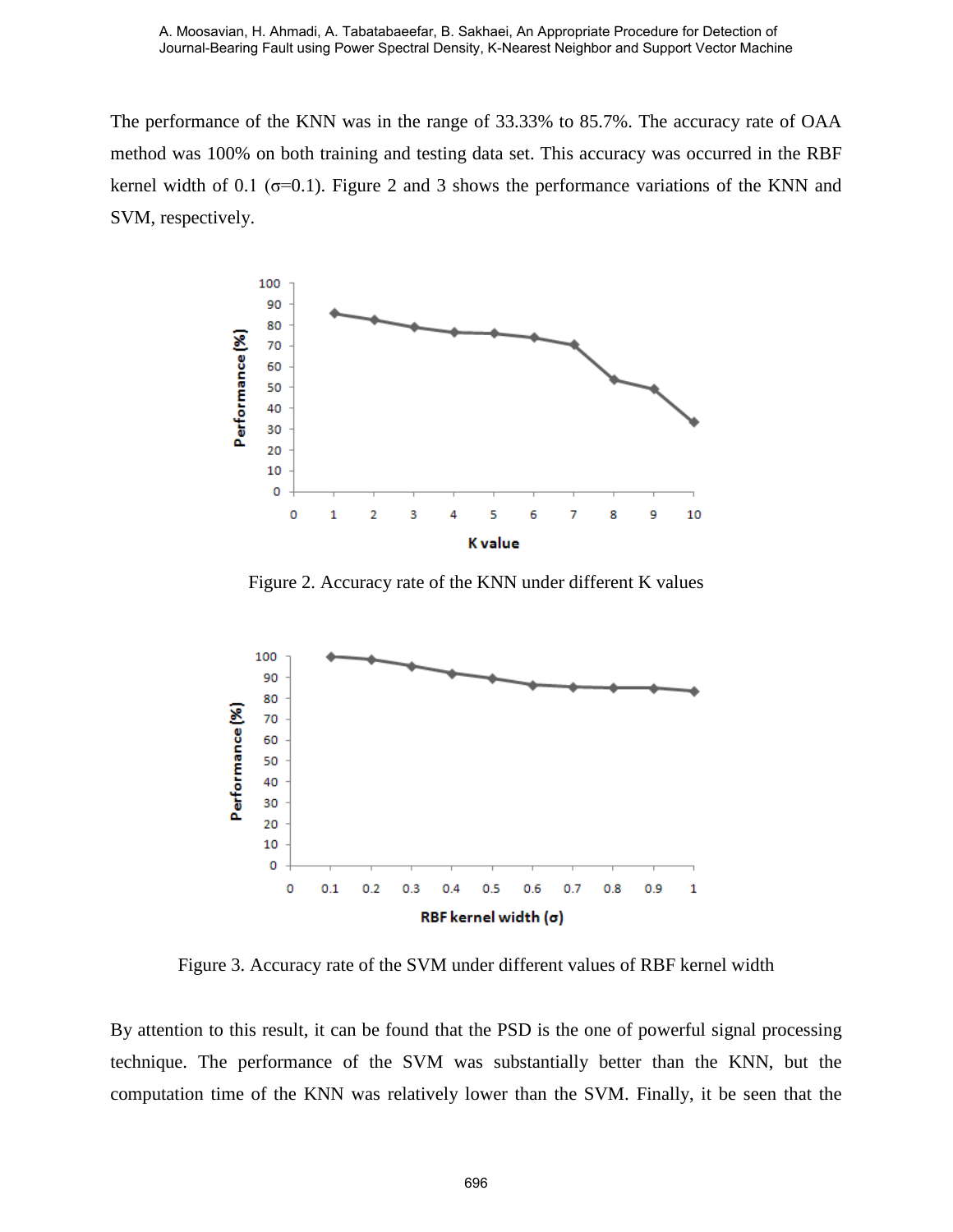SVM classifies the different faults of journal-bearings perfectly. It's due to the unique ability in classification problems. It is to be stressed here that the SVM becomes famous and popular in machine learning community due to the excellence of generalization ability than the traditional method such as neural network [17]. The perfect accuracy rate was due to apply the proper diagnostic method. Therefore, it can be concluded that it is essential to apply the proposed intelligent system for the fault detection of main engine journal-bearing in order to increase accuracy and reduce errors caused by subjective human judgment [31].

### IV. CONCLUSION

A combined Power Spectral Density (PSD), K-Nearest Neighbor (KNN) and Support vector Machine (SVM) have been presented to perform fault diagnosis of a journal-bearing. Three states of journal-bearing was detected, namely, normal, corrosion and excessive wear conditions. Firstly, the PSD values of the vibration signal of journal-bearing were calculated from obtained spectrums. Secondly, 30 features were extracted as inputs to classifier. Finally, the structure of KNN and SVM classifiers was built by feeding the training set and then its performance was estimated by test set. Euclidean distance and one-against-all (OAA) multi-class method were used for the KNN and SVM. The best classification accuracy of three conditions of journalbearing was 85.7% and 100% on test set for the KNN and SVM, respectively. The results show that the SVM is a stronger technique for fault diagnosis of rotating machinery. Also, the results demonstrate the ability and reliability of proposed the PSD-SVM model in diagnosing main engine journal-bearing faults. INTERNATIONAL DOURMAL ON SONAT SCNEWA AND INTELLIGENT SYSTEMS, VOL. 5, NO. 3, SEPTEMBER 2012<br>
SYM classification problems. It is to be stossed here than the SYM becomes famous and popular in machale leming community are to

### ACKNOWLEDGEMENT

Acknowledgment is made to the especially thanks for University of Tehran and Irankhodro Powertrain Co. for their concentration for this research.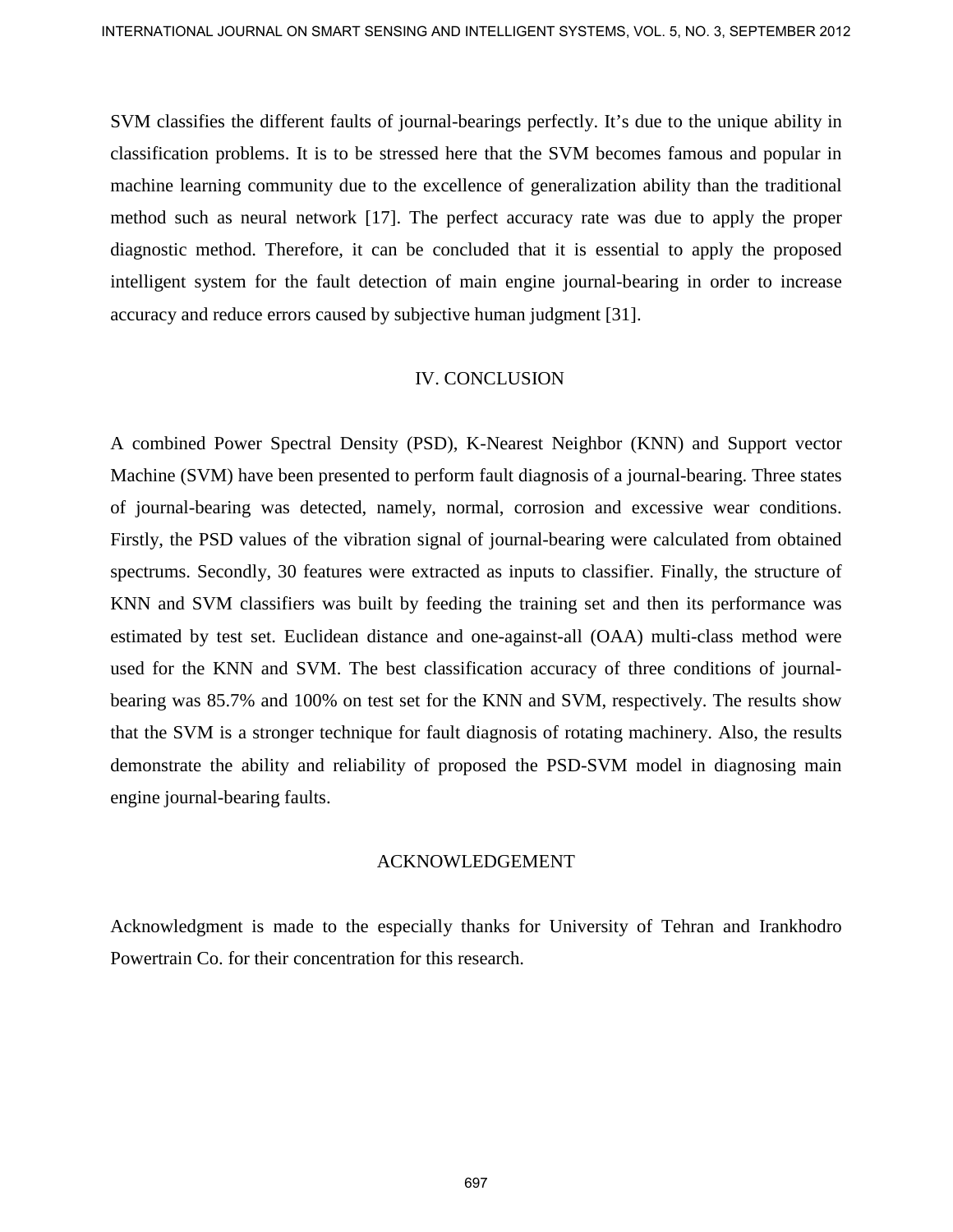#### REFERENCES

[1] B.Samanta, K.R.Al-Balushi and S.A.Al-Araimi, "Artificial neural networks and support vector machines with genetic algorithm for bearing fault detection'', Engineering Applications of Artificial Intelligence 16, 2003, pp. 657– 665.

[2] O.Castro, C.Sisamon and J.Prada, "Bearing fault diagnosis based neural network classification and wavelet transform", Proc. of the 6th WSEAS International Conference on Wavelet Analysis & Multirate Systems, Bucharest, Romania, 2006, pp. 16-18.

[3] Z.K. Peng, and F. L. Chu, "Application of the wavelet transform in machine condition monitoring and fault diagnostics: a review with bibliography'', Mechanical Systems and Signal Processing, Vol. 18, 2004, pp. 199–221.

[4] H.Zheng, Z.Li and X.Chen, "Gear fault diagnosis based on continuous wavelet transform'', Mechanical systems and Signal Processing, Vol. 16 (2–3), 2002, pp. 447–457.

[5] K.Mollazade, et.al, "An Intelligent Combined Method Based on Power Spectral Density, Decision Trees and Fuzzy Logic for Hydraulic Pumps Fault Diagnosis'', International Journal of Electrical and Computer Engineering 3:8, 2008, pp. 551-563.

[6] H.Ahmadi and A.Moosavian, "Fault Diagnosis of Journal-Bearing of Generator Using Power Spectral Density and Fault Probability Distribution Function'', Communications in Computer and Information Science, 2011, pp. 30–36.

[7] P.A.Laggan, "Vibration monitoring", IEE Proc proceeding Colloquium on Understanding your Condition Monitoring, 1999, pp. 1-11.

[8] R.C.Sr.Eisenmann, "Machinery Malfunction Diagnosis and Correction", Prentice Hall, 1998.

[9] S.Pöyhönen, P.Jover and H.Hyötyniemi, "Independent component analysis of vibration for fault diagnosis of an induction motor", Proc. on the IASTED International Conference on Circuits, Signals, and Systems (CSS), Mexico, Vol. 1, 2003, pp. 203-208.

[10] L.B.Jack and A.K.Nandi, "Fault detection using support vector machines and artificial neural network augmented by genetic algorithms'', Mechanical Systems and Signal Processing, Vol 16, 2002, pp. 373- 390.

[11] R.B.Gibson, "Power Spectral Density: a Fast, Simple Method with Low Core Storage Requirement'', M.I.T. Charles Stark Draper Laboratory Press, 1972, 57 pages.

[12] T.Irvine, "An Introduction to Spectral Functions", Vibration Data Press, 1998.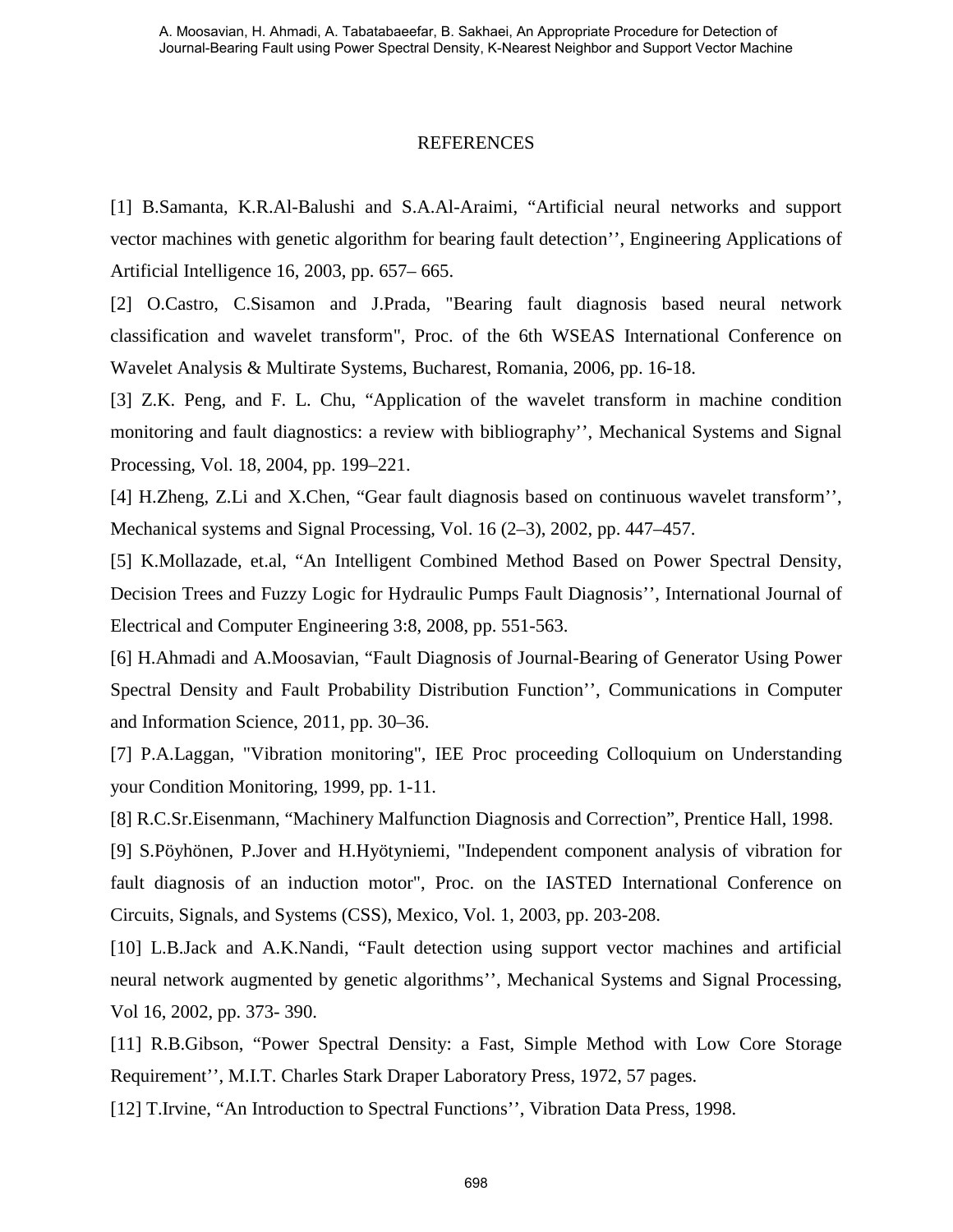[13] T.Irvine, "Power Spectral Density Units: [G2/Hz]'', Vibration Data Press, 2000.

[14] C.Cortes and V.Vapnik, "Support-vector network'', Machine Learning, 20: 1995, pp. 273- 297.

[15] A.Widodo and B.S.Yang, "Review support vector machine in machine condition monitoring and fault diagnosis'', Mechanical systems and signal processing, 2007, pp. 2560–2574.

[16] Y.Song, et.al, "IKNN: Informative K-nearest neighbor pattern classification", Proc. Springer-Verlag Berlin Heidelberg, LNAI 4702, 2007, pp. 248–264.

[17] A.Widodo and B.S.Yang, "Support vector machine in machine condition monitoring and fault diagnosis'', Mechanical Systems and Signal Processing, Vol. 21, Issue 6, 2007, pp. 2560- 2574.

[18] Z.Wu, et.al, "Automatic Digital Modulation Recognition Based on Support Vector Machines'', Neural Networks and Brain, ICNN&B '05, Vol. 2, 2005, pp. 1025-1028.

[19] M, Khazaee, et.al, "Fault diagnosis and classification of planetary gearbox of MF285 tractor final drive using Fast Fourier Transform (FFT), Stepwise Backward Selection and support vector machine (SVM) classifier, Elixir Control Engg. 43, 2012, pp. 6974-6977.

[20] K.Heidarbeigi, et.al, "Fault diagnosis of Massey Ferguson gearbox using power spectral density", Journal of Agriculture Technology 5(1), 2009, pp. 1-6.

[21] J.Cusido, et.al., "Detection in induction machines by using power spectral density on the wavelet decompositions," MCIA Research Group, Universitaty Politecnica de Catalunya. C. Colom 1, 08222 Terrassa, Spain: Catalunya, 2008, pp. 1-7.

[22] J.Slavic, et.al., "Typical bearing-fault rating using force measurements: application to real data," Journal of Vibration and Control, 17(14), 2011, pp. 2164-2174.

[23] K.M.Saridakis, "Fault Diagnosis of Journal Bearings Based on Artificial Neural Networks and Measurements of Bearing Performance Characteristics", Proc. of the 9th International Conference on Computational Structures Technology, Civil-Comp Press, Stirlingshire, UK, 2008, Paper 118. INTERNATIONAL DOUBMAL ON SOMET SENEMA AND INTELLIGENT SYSTEMS, VOL. 5, NO. 3, SEPTEMBER 2012<br>
1131 Theore, "Power Spectral Density Units: [GZ/112]", "Veheniton Data Press, 2010.<br>
1141 C.Contes and V.Vapnik. "Support-vector

[24] H.Ahmadi and P.Salami, "Using of Power Spectral Density for Condition Monitoring of Fan", Modern Applied Science, Vol. 4, No. 6, 2010, pp. 54-59.

[25] G.Niu, et.al, "Decision-level fusion based on wavelet decomposition for induction motor fault diagnosis using transient current signal", Expert Systems with Applications 35, 2008, pp. 918–928.